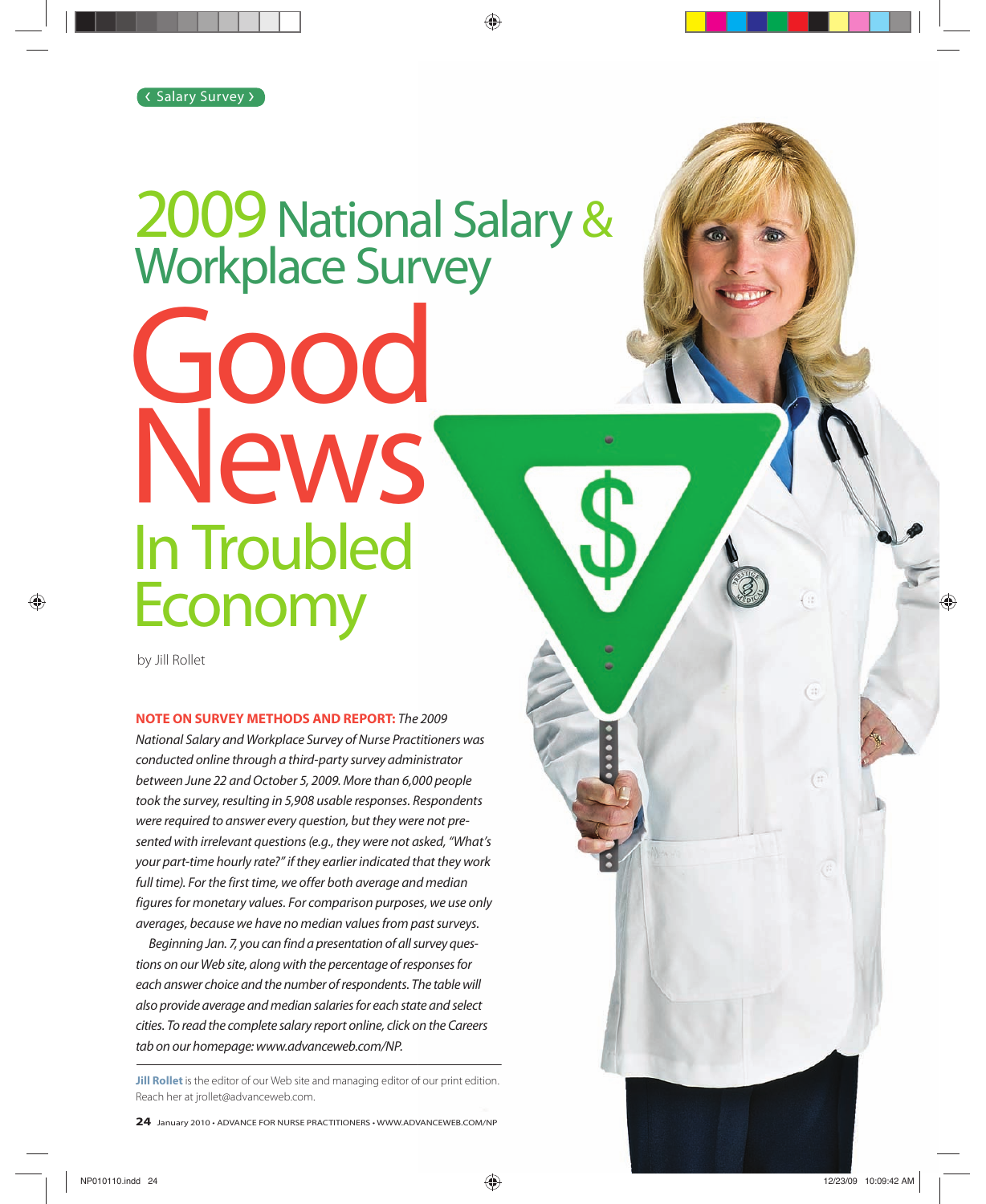**HEN WE SET out to col**lect and tabulate data for the 2009 National Salary and Workplace Survey of Nurse Prac-and titioners, we had more than the typical curiosity about the results. Past surveys cur showed nurse practitioner compensa-sho tion steadily growing along with the larger economy. The last survey, in 2007, lar showed an 8.8% rise in salaries over the sho previous 2 years. pre and Workplace

This time, all bets were off. The Great T Recession officially began in December Rec 2007, just 2 months after data collection 200 ended for our last survey. Between that end time and October 2009, when data col-tim lection for this survey ended, 8.2 million lec U.S. workers lost their jobs, leaving 15.7 U million residents unemployed. The unemployment rate rose to 10.2% from 4.9%, and more than 5.6 million of those unemployed in October 2009 had been out of work for 27 weeks or h longer; 2.4 million more had stopped lon looking for a job. Even more — 9.3 mil-loo lion — managed to hang on to a job but lion were working less than full time because we of cutbacks in hours or inability to find a of c full-time position. And that was during ful the so-called recovery. (Statistics are from the the U.S. Dept. of Labor Bureau of Labor the Statistics, available at www.bls.gov/news. Sta release/pdf/empsit.pdf.) rel

But while overall employment measures B looked bleak, healthcare jobs appeared loo strong. All other employment categories str showed job losses since the beginning sho of the recession, but healthcare actually t added almost 600,000 positions. add

This happier job situation in healthcare T was borne out by data from the 2009 wa National Salary and Workplace Survey of Na Nurse Practitioners. The average annual Nu salary for a nurse practitioner rose by sal 10% in the past 2 years — to \$89,579 10% (median \$85,000) in 2009 from \$81,397 (m at the end of 2007. t

Gains in part-time wages were even G greater percentagewise: The average part-gre time hourly wage for an NP rose 13.7%, tim to \$45.85 (median \$42.00) in 2009 from \$

## Table 1 Average Overall Salary



\$40.32 in 2007 (Table 1 and Table 2).

Still, NPs didn't completely escape the recession. For the first time, we asked a classic question of a bad economy: "Are you better off than you were 2 years ago?" Just over a quarter of respondents (26%) said they were "about the same," and 10% said "no." Some of those responding "no" cited job insecurity, pay freezes and underemployment.

Lynn Schiff, NP, who owns a Minnesotabased recruitment firm specializing in placing NPs in jobs around the country, has noticed the effect of the recession on nurse practitioners. "For the first time in well over 10 years, we began hearing from NPs who were downsized out of their positions," Schiff told *ADVANCE*.

Still, 64% of respondents indicated that they are better off since our last survey. Of these, 77% indicated that they're making a higher salary, and 30% report receiving more employer benefits. As a reminder that it's not only about money, 67% said they have greater job satisfaction, and 20% said they've benefited from improved NP laws and regulations. Almost unchanged from 2007, 62% of respondents

## Table 2

## Average Part-Time Hourly Rate

| 2009: \$45.85 (median \$42.00) |               |  |  |
|--------------------------------|---------------|--|--|
|                                | 2007: \$40.32 |  |  |
|                                | 2005: \$36.80 |  |  |
|                                | 2003: \$33.89 |  |  |
|                                | 2001: \$32.53 |  |  |
|                                | 1999: \$30.03 |  |  |
|                                | 1997: \$28.41 |  |  |

said they believe there are sufficient and appropriate job opportunities for nurse practitioners.

### **Most Lucrative Settings**

An average salary or wage doesn't tell the whole story. For nurse practitioners, practice setting is the biggest determinant of pay — with almost \$30,000 separating the annual compensation for the most and least lucrative practice settings (Table 3).

After 10 years in the five highest paying NP practice settings, hospital and surgery settings dropped to places six and eight, respectively. They've been replaced by mental health settings (average salary \$100,140; median \$92,345) and, new to the survey this year, house calls (average \$98,915; median \$85,500). Repeating their appearance in the top five are aesthetics/skin care practices (average \$105,152; median \$100,000), emergency departments (average \$104,369; median \$100,000) and neonatal units (average \$95,280; median \$94,000).

Compensation for NPs in aesthetics and mental health settings grew faster than for other settings — each by about 20%. In contrast, nurse practitioners in emergency departments received almost the average 10% raise, and those in neonatal units made a mere 1.3% more than in 2007.

None of the most lucrative settings employs more than 5% of nurse practitioners. Family practice, which employs 23% of NPs, records an average salary increase of about 9%, as does internal medicine, the next most common practice setting.

Schiff noted an increasing number of nurse practitioner positions in subspe-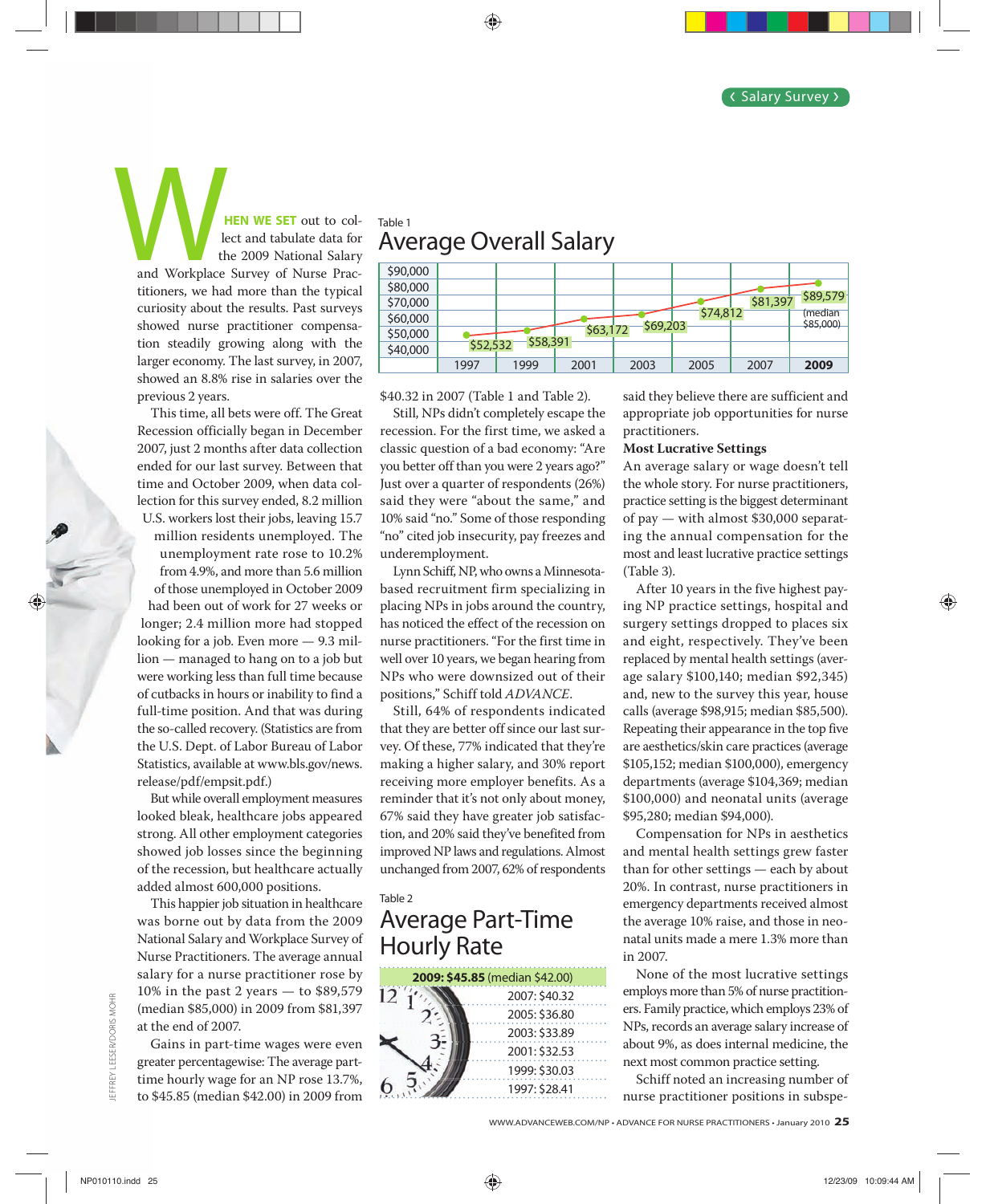#### Salary Survey >

cialty clinic settings, such as orthopedics, neurosurgery and cardiothoracic surgery. She suspects that the demand for psychiatric–mental health NPs has grown as a result of a shortage of psychiatrists.

"We always have between one and four openings for NPs in this specialty, and the salaries have increased nicely," she commented.

A relatively new setting for NPs is with agencies that contract with health insurance companies. Nurse practitioner duties range from history taking to monthly visits in the patient's home, assisted living facility or nursing home. "NPs are being paid by the case or by the hour, depending on which company they work with," Schiff explained.

As in the past, educational settings were the least lucrative for nurse practitioners. In college health, 12-month positions paid an annual average of \$81,981 (median \$80,000), while 9-month positions paid \$63,452 (median \$61,728). Elementary and secondary school NPs made \$76,965 on average (median \$78,000). And the 3% of NPs whose primary position is teaching made an average of \$81,552 (median \$76,500), a 19% increase over 2007.

#### **Practice Owners**

The wage gap between owners and employees is almost as wide as that between practice settings, with the 3% of nurse practitioners who own their own practices taking home an average of \$116,021 (median \$100,000) annually, compared with \$88,769 (median \$85,000) for those who work for someone else.

But practice owners also reported a wide range of salaries: The lowest reported was for a 4-year-old aesthetics practice at \$24,000; the highest was for a year-old mental health practice that brought in \$340,000 the first year.

Barbara Phillips, NP, a practice owner who operates a network for NP entrepreneurs, notes that many variables can influence take-home pay for business owners: "Is the income gross or net?" she asks. "What type of practice do they have and in what area of the country? Are they still paying off start-up costs and perhaps leases on expensive equipment? Are they in a state that allows direct reimbursement, or are they a cash practice? How many patients or clients are they seeing on a daily basis? Have they been marketing effectively, and have they set up their infrastructure to be able to manage a growing business?"

Twenty-five percent of practice owners responding to the survey said their practice has been open for a year or less. The average length was 5 years, and the median was 3 years — meaning that half of NP-owned practices have been open 3 years or less. Practices open 10 years or longer made up 16% of responses, and three nurse practitioners reported owning their current practice for at least 25 years.

The most popular focus for NP practice owners is family practice (31%), and mental health is the second most popular (21%). Only 4% of nurse practitioners work in mental health, but 16% of them own their own practice. House calls practices represent only 2% of NP practices, and overall less than 1% of NPs work in house calls. But of all the nurse practitioners who exclusively make house calls, 8% of them own their own practice. It makes sense that mental health and housecalls practices might have fewer start-up costs and lower overhead than traditional officebased practices, making them attractive to NPs in those specialties.

The states with the most practice owners per NP population are those you would expect: Practice owners made up 11% of respondents from Montana, Oregon and Washington — where liberal practice laws should make it easier for nurse practitioners to hang out a shingle. But 11% of respondents from Kansas also indicated that they own their own practices. A relatively high percentage of respondents were practice owners in Alaska (9%) and Arizona (8%); other states showed much lower ratios.

Practice owners said they were more satisfied with their work situation than did nurse practitioners overall. Almost 61% of owners reported being very satisfied (compared with 45% overall), and 33% said they were somewhat satisfied (43% overall). And 10% of respondents said they plan to open a practice in the next 5 years.

"Clearly, the number of NP entrepreneurs is increasing," Phillips said. "On a daily basis, I receive e-mails asking for assistance in getting started in business

# Salary by Practice Setting

(listed in descending order)

Table 3

| own practice, across all settings  | \$116,021 | Median \$100,000 (2007: \$89,634) |
|------------------------------------|-----------|-----------------------------------|
| 1. aesthetics/skin care practice   | \$105,152 | Median \$100,000 (2007: \$87,773) |
| 2. emergency department            | \$104,369 | Median \$100,000 (2007: \$95,157) |
| 3. mental health setting           | \$100,140 | Median \$92,345 (2007: \$82,978)  |
| 4. house calls                     | \$98,915  | Median \$85,500 (2007: not asked) |
| 5. neonatal unit                   | \$95,280  | Median \$94,000 (2007: \$93,959)  |
| 6. hospital                        | \$93,694  | Median \$90,000 (2007: \$86,630)  |
| 7. gerontology                     | \$91,863  | Median \$88,000 (2007: \$82,556)  |
| 8. surgery setting                 | \$90,959  | Median \$86,500 (2007: \$86,256)  |
| 9. cardiology clinic               | \$90,159  | Median \$88,000 (2007: \$82,460)  |
| 10. retail clinic                  | \$89,049  | Median \$88,000 (2007: \$81,154)  |
| 11. internal medicine              | \$88,903  | Median \$85,000 (2007: \$81,671)  |
| 12. corrections                    | \$88,880  | Median \$88,000 (2007: \$79,538)  |
| 13. oncology clinic                | \$88,856  | Median \$88,000 (2007: \$84,578)  |
| 14. HIV clinic                     | \$88,086  | Median \$88,000 (2007: \$79,204)  |
| 15. family practice                | \$86,520  | Median \$83,000 (2007: \$79,091)  |
| 16. diabetes/endocrinology clinic  | \$85,244  | Median \$82,000 (2007: \$79,032)  |
| 17. pediatric practice             | \$83,926  | Median \$80,000 (2007: \$78,120)  |
| 18. women's health practice        | \$83,319  | Median \$80,000 (2007: \$76,483)  |
| 19. college health (12 months)     | \$81,981  | Median \$80,000 (2007: \$72,236)  |
| 20. academia                       | \$81,552  | Median \$76,500 (2007: \$68,624)  |
| 21. elementary or secondary school | \$76,965  | Median \$78,000 (2007: \$71,512)  |
| 22. college health (9 months)      | \$63,452  | Median \$61,728 (2007: \$55,185)  |
|                                    |           |                                   |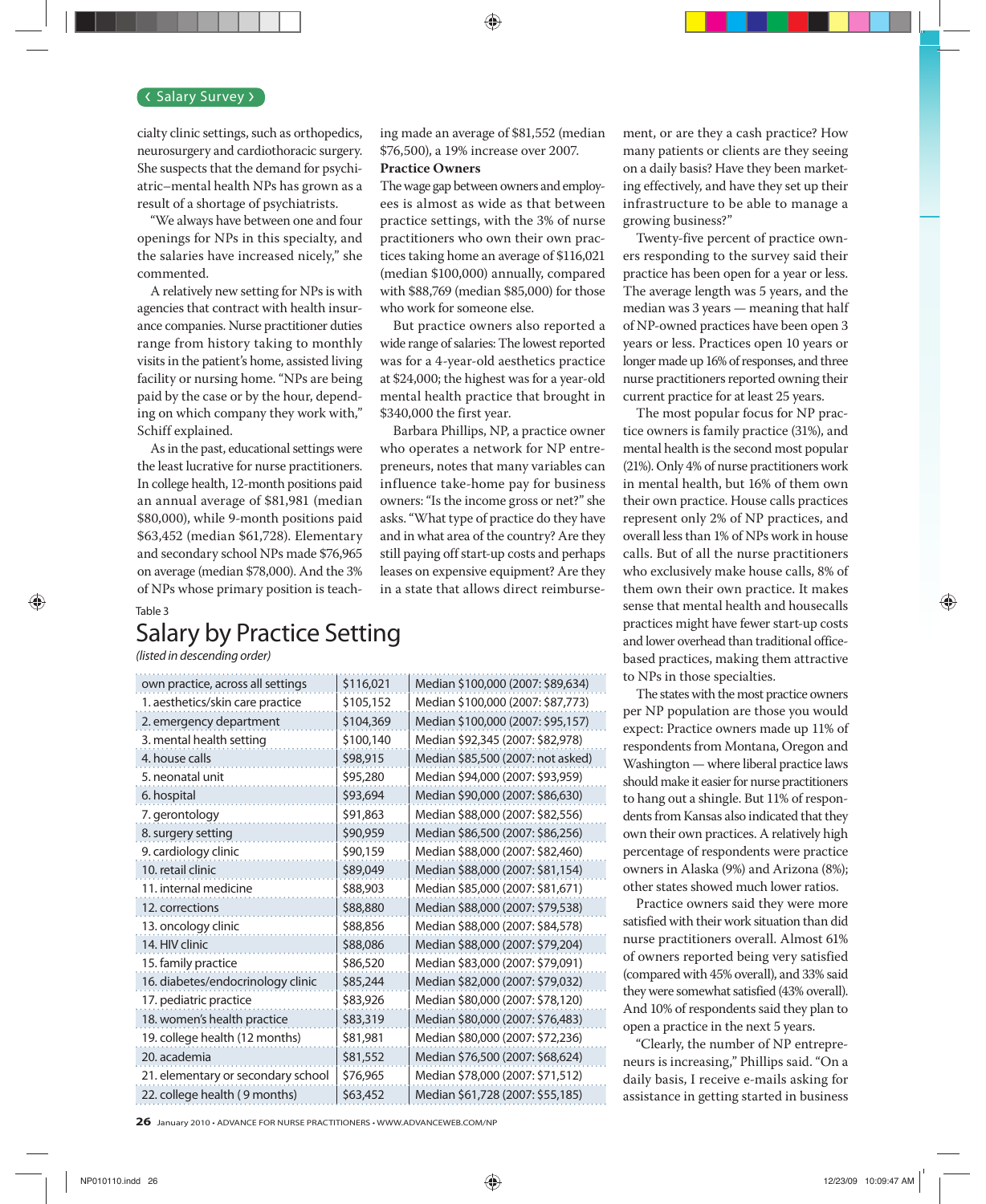and practice. I see this as a trend for the future role of NPs."

#### **Sex and Salary**

The third determinant of NP salaries shows a smaller disparity than setting and practice ownership, but that makes it no less vexing. Once again, nurse practitioners who are women make less than NPs who are men. The shocker is the size of the wage gap: Women make 13% less than men — \$88,318 (median \$85,000) compared with \$101,688 (median \$96,000). The gap in median salaries is more than 11%.

For nurse practitioners working part time, the average hourly wage for women (\$45.73; median \$42.00) is 10% less than that for men (\$50.84; median \$45.00). Only 5% of male NPs work part time, while 18% of female NPs do.

The gender disparity for nurse practitioners is still less than that for the general population, where women took home only 78% of men's wages in 2008, according to the U.S. Census Bureau (www.census.gov/ prod/2009pubs/acsbr08-3.pdf).

Employment setting can account for the NP gender wage gap, at least superficially, with men overrepresented in higher-salary settings. Men make up only 8% of NPs in general, but 25% in emergency departments and 12% in mental health settings; 19% of male NPs own their own practices. Conversely, men are underrepresented in the lowest-paying settings, with only 2% in college health and elementary or secondary school settings and only 0.2% in women's health.

"I was surprised by the gender gap in salaries but figured much of it was due to where men choose to practice," Schiff told *ADVANCE*. This year her firm has placed only one male NP in a family practice setting. "The rest have all been the higher-paid specialty areas such as ER or surgery," she said.

#### **Education and Experience**

As in other professions, nurse practitioner compensation is influenced by education and experience. In general, higher education means higher salary: NPs with a doctoral degree command almost \$10,000 more than those with a master's degree (Table 4). Currently, the highest proportion of NPs with some type of doctoral degree work in academia (28%), one of the lowest paying practice settings. ➤

## **Convenient Care Update**

NPs working in convenient care settings have enjoyed a high public profile in the past 2 years. But only 3% of nurse practitioners worked in convenient care at the time of our survey. That's the same percentage as NPs who own their own practices, and that hasn't changed since our 2007 survey. What has changed is the growth in the number of convenient care clinics. As of December 2009, 1,172 of these clinics were in operation, according to Merchant Medicine.

Here's how NPs in convenient care compare with the population of NPs as a whole:

The average full-time salary for NPs working in convenient care is \$89,049 (median \$88,000). That's up almost 10% from 2 years ago, and it's a mere \$500 less than the average annual salary of nurse practitioners overall.

The average part-time convenient care hourly rate is \$44.52 (\$44.02 median), which is close to the overall average hourly NP rate of \$45.85 (\$42 median).

About 21% of convenient care NPs work part time, and 29% of those have more than one part-time position. Overall, 17% of NPs work part time, and 35% of those have more than one part-time position.

NPs in convenient care are overwhelmingly master's prepared (93%), 3% have a doctoral degree, and 3% have a bachelor's degree as their highest credential. That's compared with 91% of NPs in general who are master's prepared, 4% with a doctorate, 3% with a bachelor's degree, and 2% still practicing with an associate's degree.

Like NPs overall, convenient care NPs are 47 years old on average (median 49 years), but they have 1 year less experience as nurse practitioners — 8 years on average (median 6).

NPs in convenient care write an average of 43 prescriptions each week (30 median), compared with 67 prescriptions on average (40 median) for NPs in general. They see 56 patients on average each week (50 median), compared with 64 (60 median) for NPs across settings.

NPs in convenient care seem a bit less satisfied with their jobs than do NPs in general: 81% are somewhat or very satisfied in retail health, while 87% are overall. About 17% in convenient care say they are somewhat or very dissatisfied with their job, compared with 12% of NPs in general.

Close to 4% (3.6%) of NPs in convenient care own their own practice.

# **Specialties and Subspecialties**

Nurse practitioners are educated, certified and (often) licensed in specialties — typically, the same specialty. But the services NPs provide are often more specialized than their NP program prepared them for, and many have learned on the job or sought out postgraduate courses. In response, certification bodies and member organizations have added nurse practitioner certification in new specialties. Two newer certifications that weren't reflected in data gathering for this survey are urology and oncology.

Lack of available certification hasn't prevented nurse practitioners from entering specialty practice. Forty-six percent of survey respondents reported working in a subspecialty. These subspecialists sometimes focus on a particular aspect of practice, such as a women's health NP who specializes in bioidentical hormones or infertility, or a psychiatric–mental health NP who focuses on addictions or eating disorders. Sometimes they focus on a specific body system, such as a family or adult NP who specializes in nephrology or neurology.